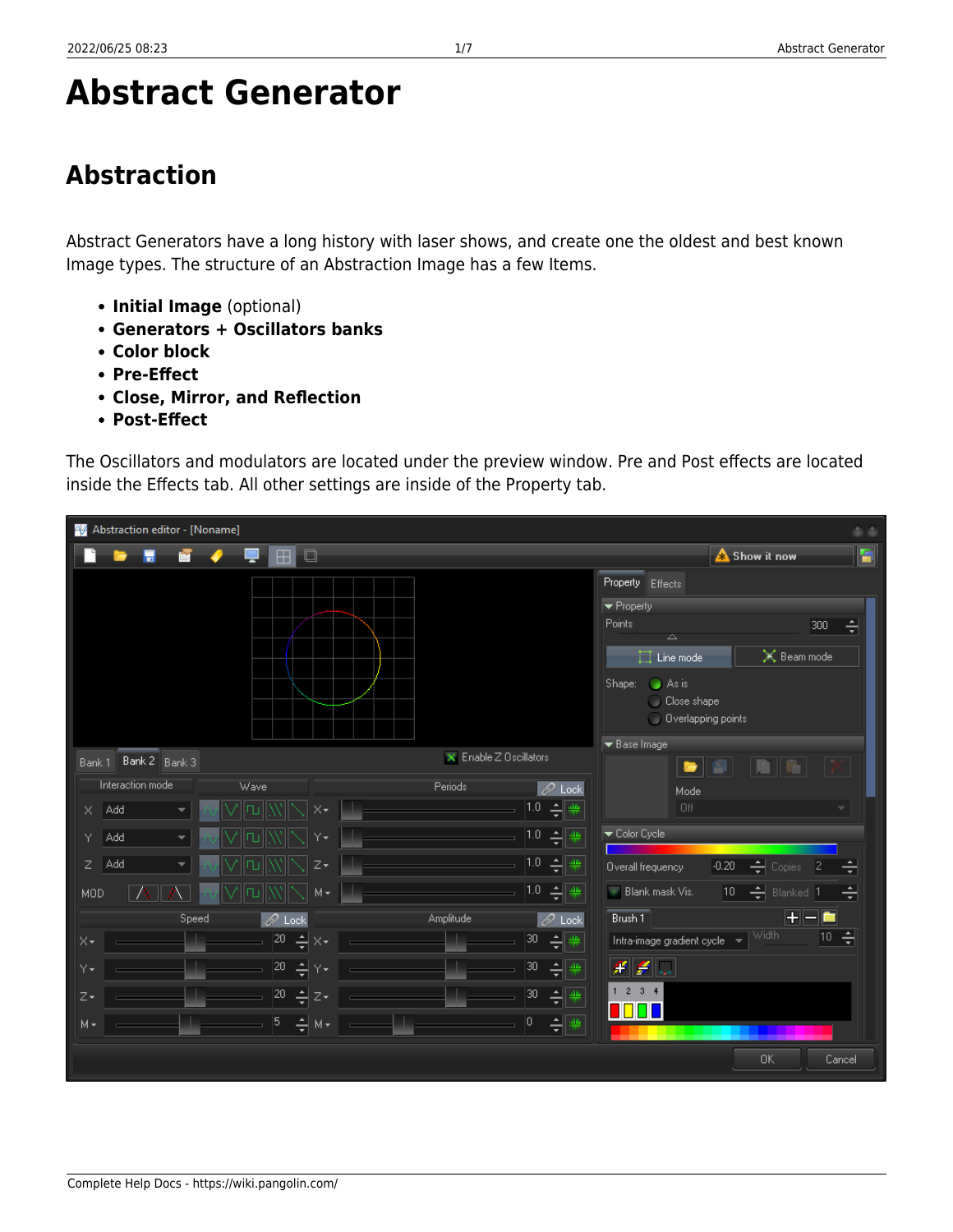#### **About abstraction**

Abstraction and the LD2000 Abstract Frame Generator are based on different models. The Classic LD2000 generator is based on a model of true wave generators that produce a consistent wave form. BEYOND Abstraction does not do this. Abstraction generates part of some waveform or formula. It is not continuous compared to the LD2000 system. Abstraction takes "N" number of input points and after that add/applies to it oscillators and modulators. There are a few ways the oscillators can be applied. The simplified logic of abstraction is:

```
OutValue = InValue + Amplitude * SIN ( PointNumber / TotalPoints * Periods +
Speed * Time )
```
This formula is simplified but it reflects the main theory.

#### **Banks**

| Bank 1     | Bank 2           | Bank 3 |      |                |                              |  | ×         | Enable Z Oscillators |     |                |
|------------|------------------|--------|------|----------------|------------------------------|--|-----------|----------------------|-----|----------------|
|            | Interaction mode |        | Wave |                |                              |  | Periods   |                      |     | D.<br>Lock     |
| X          | Add              |        |      |                | X×                           |  |           |                      | 1.0 | ىئالان         |
| Υ          | Add              | ▼      |      |                | Y۰                           |  |           |                      | 1.0 | ∸<br>珊<br>٠    |
| Ζ          | Add              | ▼      |      |                | Z۰                           |  |           |                      | 1.0 | ₩              |
| <b>MOD</b> |                  |        |      |                | $M +$                        |  |           |                      | 1.0 | e<br>珊<br>-    |
|            |                  | Speed  |      | $\oslash$ Lock |                              |  | Amplitude |                      |     | $\oslash$ Lock |
| ∣×∗        |                  |        |      | 20<br>싂        | $\times\hspace{-0.7mm}\star$ |  |           |                      | 30  | Ê<br>珊<br>-    |
| Y۰         |                  |        |      | 20<br>싂        | Y۰                           |  |           |                      | 30  | 4 #<br>٠       |
| lz∙        |                  |        |      | 20<br>싂        | $Z+$                         |  |           |                      | 30  | e<br>珊<br>-    |
| $M +$      |                  |        |      | 5<br>싂         | $M +$                        |  |           |                      | 10  | 柵<br>۰         |

**Interaction mode** - defines how the result of the oscillator will be applied to the input.

**Wave** - defines a wave form used by the oscillator. Abstraction uses only a few fixed waveforms.

**Period** - defines the number of complete waveforms applied to the input. It very easy to test this on a SINE wave. If this period is one, then you will see one "wave".

**Speed** - defines an "animation" speed or how fast the waveform will move.

**Amplitude** - defines the amplitude (height) of the waveform.

**Lock** - locks all the sliders together so they can be adjusted at one time.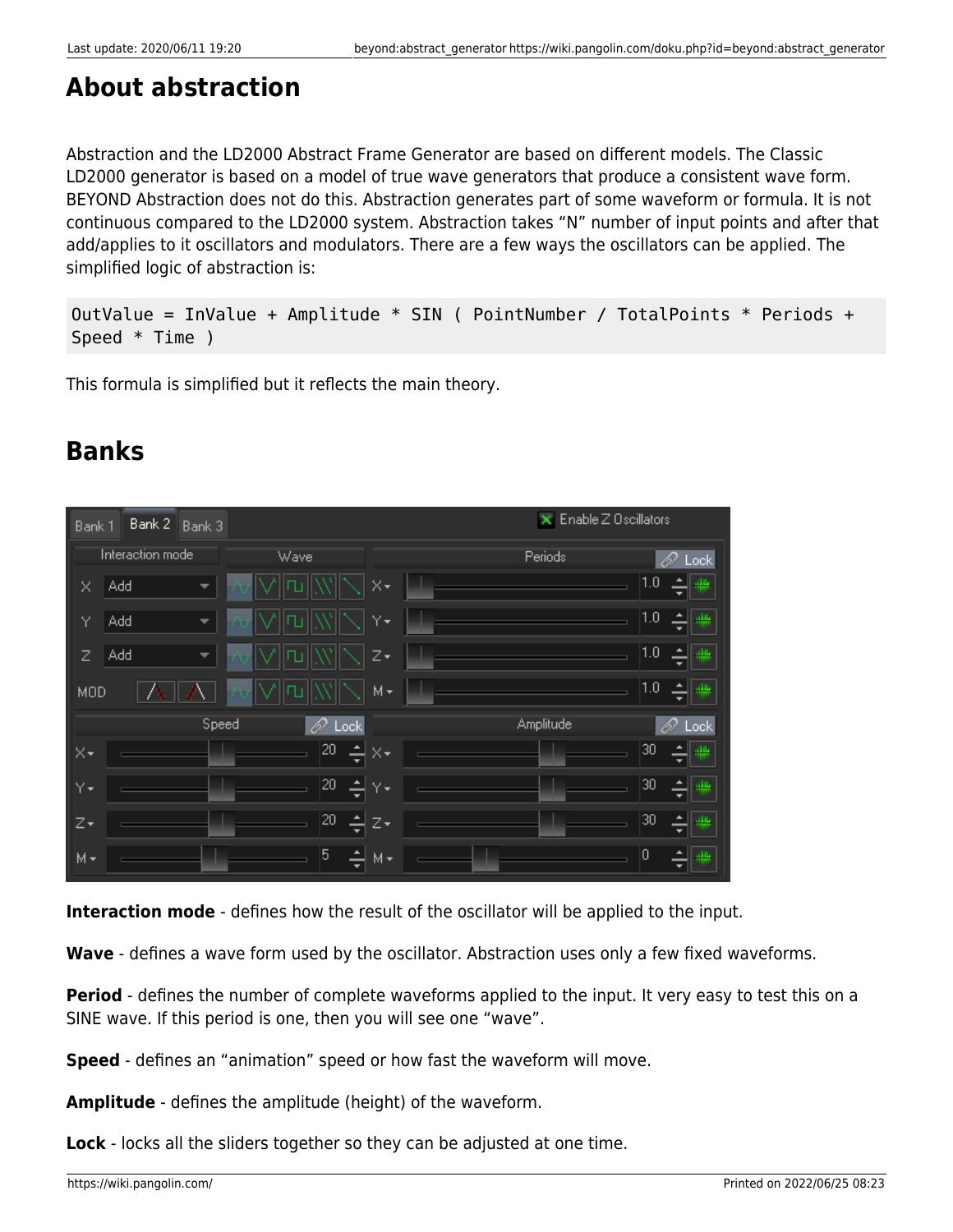Input icons near **Period** and **Amplitude** allow control of parameters externally. The Inputs are a standard feature of BEYOND that is used in various Effects.

**Enable Z Oscillators** - if this option is OFF, then Abstractions will set the Z coordinate to zero.

## **Property**



**Points** - number of starting points. If the Abstraction does not use a frame as a base Item, then BEYOND will generate "N" number of points with coordinates 0,0,0. After that, the first oscillator set the values.

**IMPORTANT** - Abstraction generates vector data; the actual number of output points can be MUCH BIGGER. Especially for Beam mode.

**Line mode** - generates a continuous line.

**Beam mode** - generates a sequence of single points. BEYOND generates pairs of visible+invisible (blanking) points.

**Shape: As Is** - uses the generated points as is, without any additional actions applied.

**Shape: Close Shape** - connects the last and first points, it is useful for circles or other closed shapes.

**Shape: Overlapping points** - generates an overlapping path, just as the LD2000 frame editor does for circles.

#### **Base Image**

The Abstraction can take any frame or Image and use is as a start form. It works really well, and allows you to do more than classic abstract generators. In fact, Abstraction was developed many years before LivePRO, and elements of Abstraction were turned into LivePRO's Color Cycle and Key Effects. Abstraction is the place where the calculation paths of LivePRO's Image, Effect, Key Effect, and Color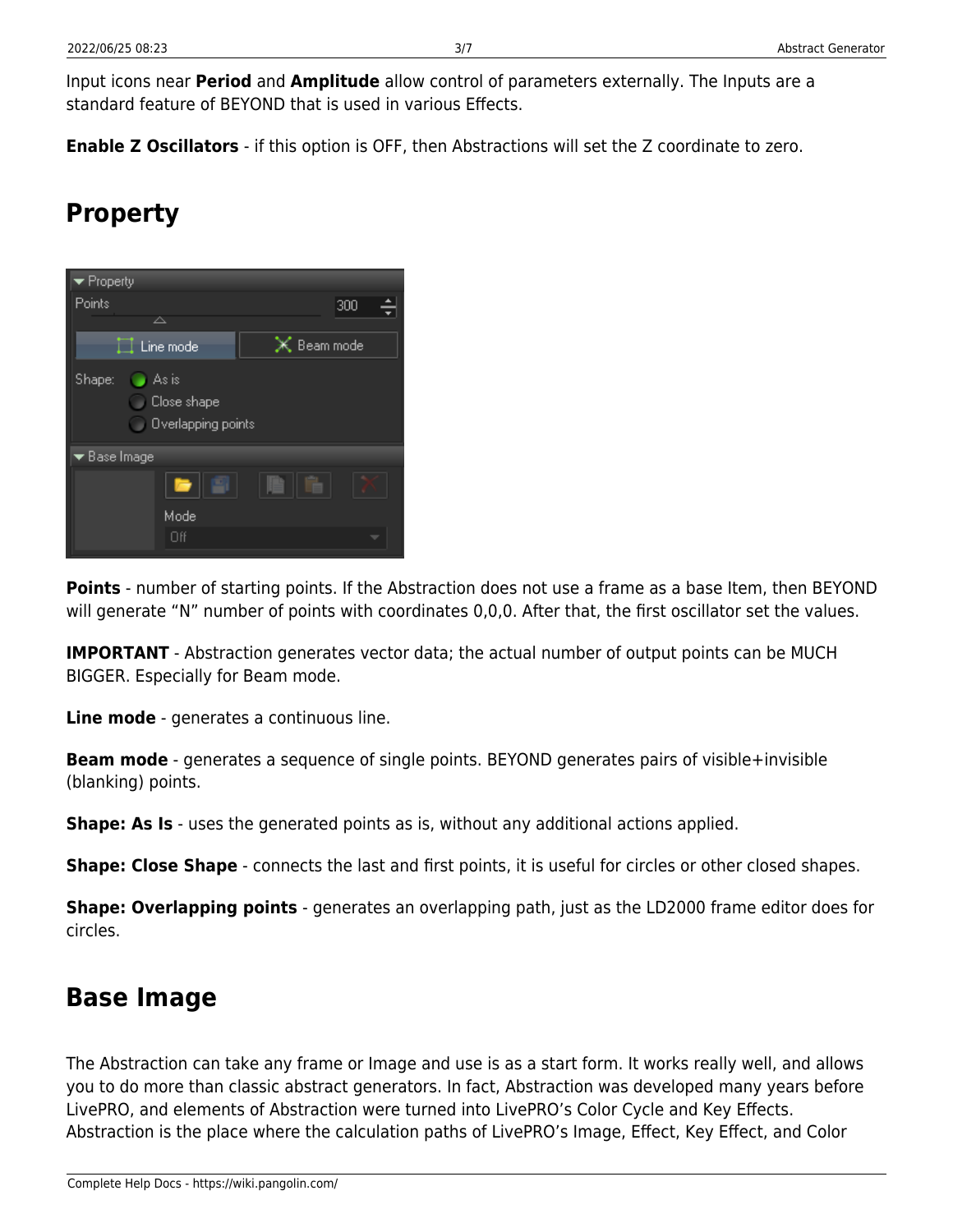Cycle systems and is processed in the same order as BEYOND's Abstraction. This order is Base Image, Pre Effect, Clone (see below) and Color (see below).

The Base Image panel has a Preview of the Image and a few standard buttons - Open, Save, Copy, Paste and Delete. More options are available from the Mode drop down list:

- **Disabled** does not use the Image at all (temporarily blocks it).
- **X, Y ,Z** uses X,Y,Z coordinates, without color.
- **Colors** uses the color of the image points.
- **Image only** uses the Image output and does not use the abstraction Banks.
- **X, Y, Z & oscillators** uses the coordinates from Image and uses Banks.
- **Image & oscillators** uses the Image output and allows the use of the abstraction Banks.
- **Image & oscillators separately** a sort of multi tracking. Outputs Image as is, plus oscillators; this is sort of two in one. This is similar to what a Synth Image is.

## **Color Cycle**



The color calculation process simple. There is an incoming frame; Color calculates an array, like a palette, and then maps it to the frame from 1st point down to the last point. The Color panel has a few groups of controls. Some define how to calculate the array, some define how to apply the array, or how to modify it.

- **Overall frequency** defines the scrolling speed of the color array by the incoming frame.
- **Copies** defines the number of array duplicates.
- **Blank mask Vis and Blanked** This filter leaves the # of visible points and then blanks from this # of points. It allows you to make sequences of visible/invisible points.
- **Brush** there are four "brushes". Each brush has its own method of color generation. It can be fixed color, RGB generators, or a sequence of colors (gradient or fixed). In the above screenshot we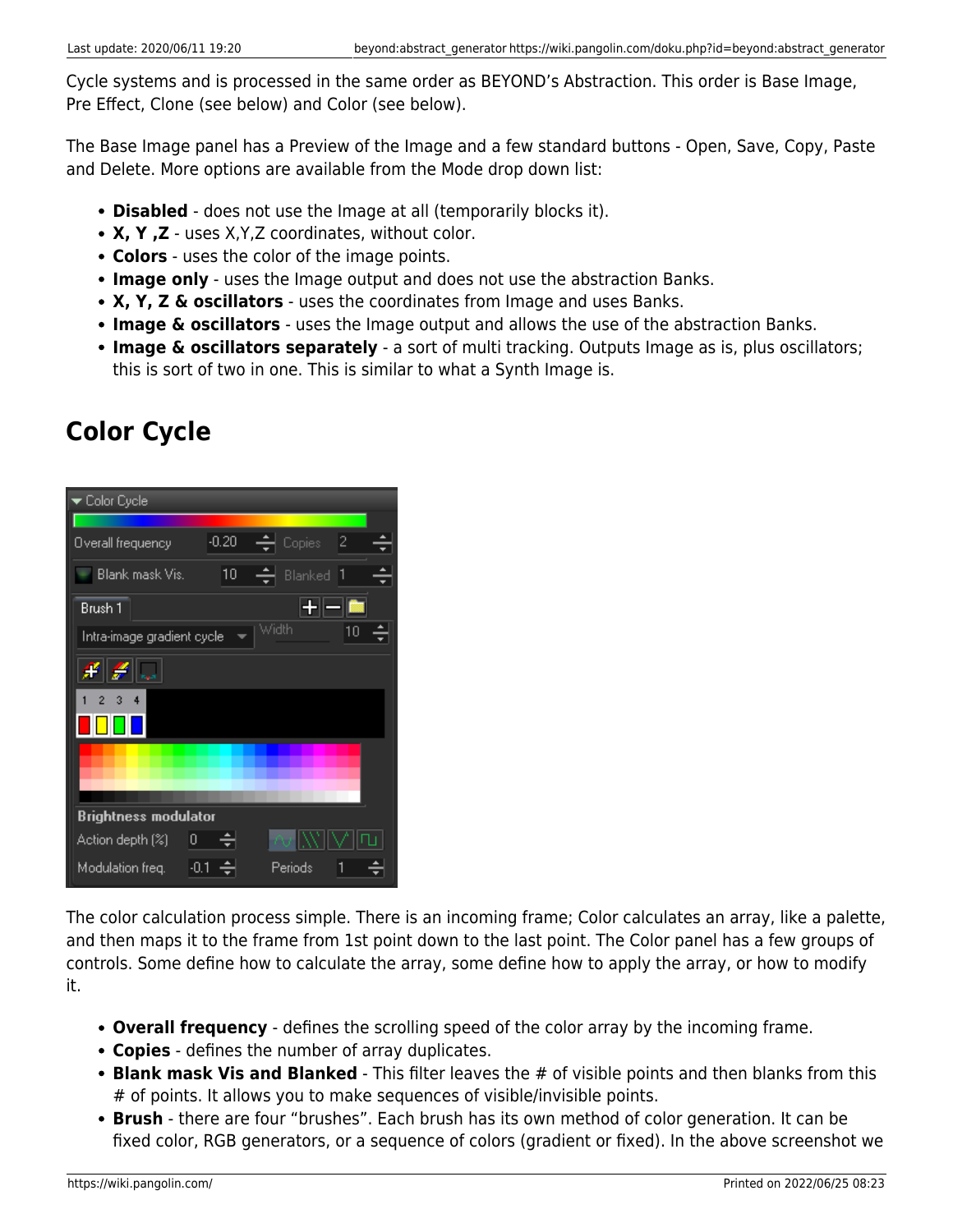see sequence of colors.

**Brightness modulator** - An additional processing filter that modulates the brightness of the incoming frame, point by point.

## **Clone**



Clone is a complex panel that controls multiple functions.

- **Mode** a type of cloning. Off, by path of oscillator, or radially.
- **Mirror 3D** adds a copy of incoming frames reflected by XZ, YZ, or YZ plane.
- Mirror 2D adds a mirrored copy around a center, like a flip/flop.
- **Reflect** modulus of X, Y or Z axis.
- **Pre-effect delay** specific for Oscillated clone. This parameter injects a time shift for a Pre-Effect applied to a copy.
- **Clone fade** decreases the brightness of cloned frame copies.
- **Tails** number of clones.
- **Delay time** time shifts between clones copies, it allows you to define a distance between clone copies.
- **Form** a form of oscillation. There are 3 separate oscillators that you can tune by clicking on X, Y or Z and adjusting the **Amplitude** and **Speed** of the oscillator.

#### **Rotation**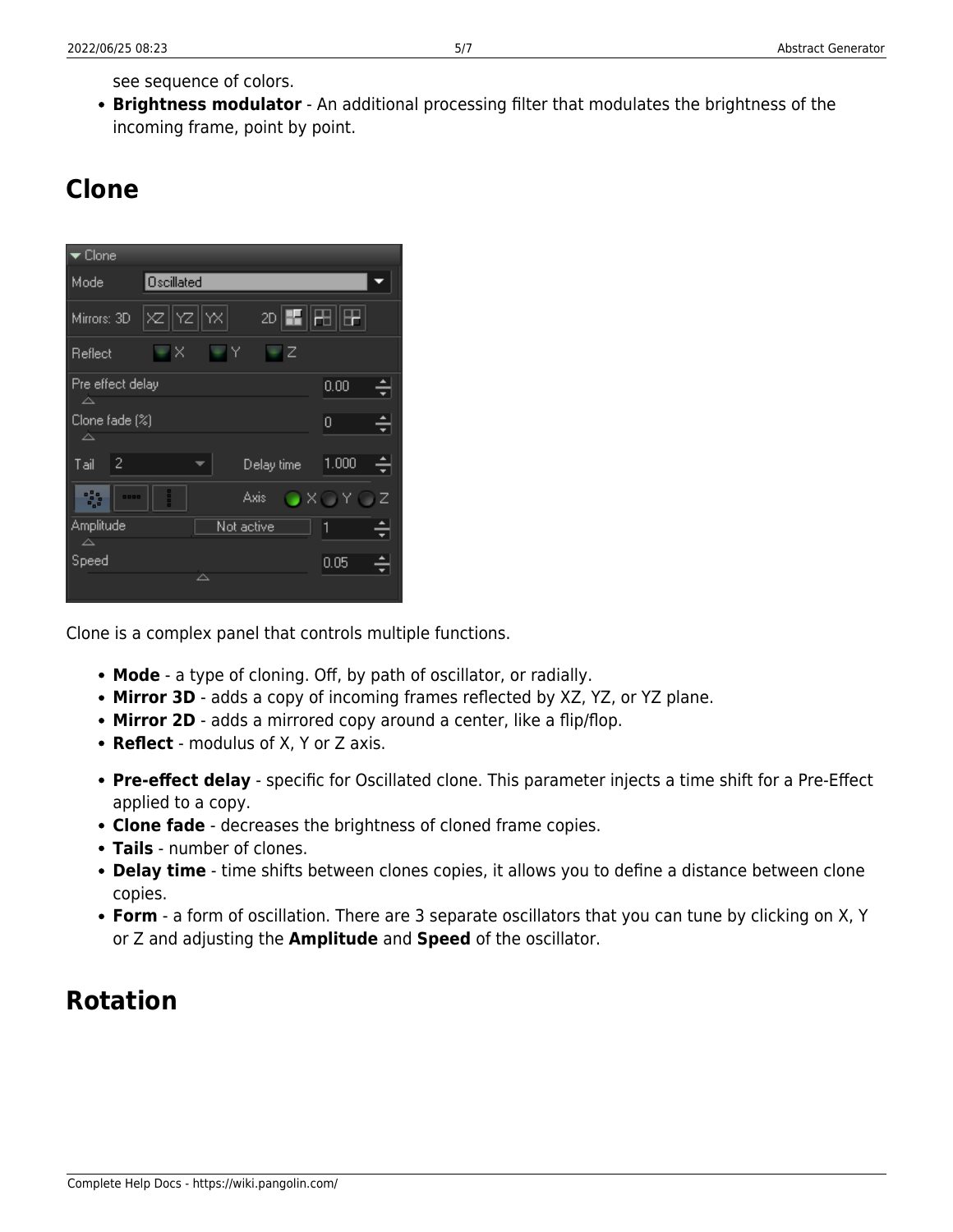

The **Rotation** panel controls the initial angle orientation of the abstraction and where you can define the rotation speed.

## **Effects**



At the time of Abstraction's initial development, laser effects were simple with only a few standard, matrix based operations. Inside BEYOND, the Abstraction system got the ability to use BEYOND effects that include Color effects, Oscillators, Clones, and so on. From one perspective this may look like a duplication of features, from another view point it brings a new power into Abstraction.

Abstraction has two effects, to give different results. The first effect works before the Clone, the second effect work after the Clone or "at the end" of the calculation path. To familiarize yourself with this feature, I recommend setting some Clone then add some simple oscillating, rotation, or position effect in Pre Effect and check how it looks; after that, test the same effect in Post-clone effect.